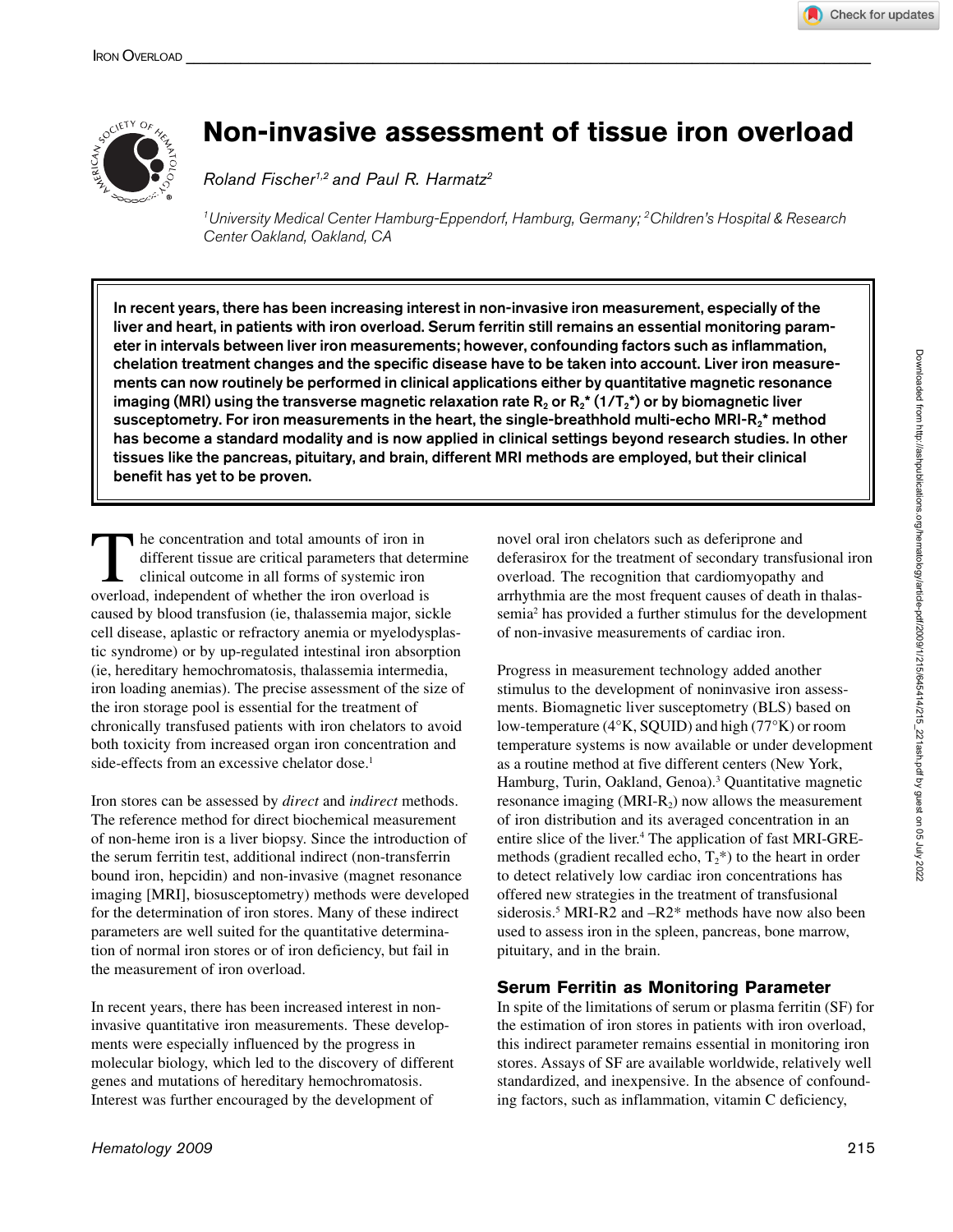oxidative stress, hepatocyte dysfunction, and increased cell death, SF is found in proportion to the size of cellular iron stores. Currently the precise source of serum ferritin is unknown, but SF is seen as an indicator for the iron stores of the reticuloendothelial system (RES). Moreover, the ratio between SF and iron stores is strongly dependent on the underlying disease and is significantly lower in hereditary hemochromatosis, non-transfused thalassemia intermedia, congenital dyserythropoietic anemias, and other iron loading anemias as compared with thalassemia major, myelodysplastic syndrome (MDS), Diamond Blackfan anemia (DBA) or sickle cell disease (SCD).<sup>6-7</sup> Once the SF/ LIC-ratio is known for an individual patient, SF is a useful monitoring parameter over a relatively short period (1-3 years) as long as the transfusion and chelation treatment regimen is not changed, the patient's compliance does not vary, and inflammatory parameters are considered.

## **Liver Iron Quantitation**

In patients with secondary iron overload, 70% to 90% of the total body storage iron is stored in the hepatocytes and Kupffer cells, mainly as ferritin and hemosiderin iron. Iron depletion by chelation or phlebotomy can be most accurately monitored in the liver. The assessment of liver iron concentration (LIC) is performed either *invasively* through liver biopsy or *non-invasively* using the paramagnetic properties of the storage iron by quantitative magnet resonance imaging (MRI) or biomagnetic liver susceptometry (BLS). Both the non-invasive methods rely on similar physical principles, ie, a change in the magnetic environment of protons (MRI) or iron electrons (BLS) produces a change in the magnetic flux. This change in magnetic flux is measured as a radio wave signal (MRI) or as a voltage change (BLS).8

## *Quantitative Iron Measurement by Liver Biopsy*

The reliability of LIC, as measured in a small biopsy sample, remains a continuously discussed question. A minimum of 4 mg wet weight (fresh tissue) or 1 mg dry weight (dessicated or paraffin block extracted) tissue without significant fibrosis is recommended.<sup>9-10</sup> With a mean dry weight of 0.94 mg, agreement (7.6%) between 2 percutaneous biopsy specimens has been achieved in patients with β-thalassemia major and sickle cell disease.<sup>11</sup>

#### *Biomagnetic Liver Susceptometry*

In the case of biomagnetic liver susceptometry (BLS), the change in magnetic flux caused by moving a patient with iron overload through a stable magnetic field generates a voltage in the SQUID sensor. In the practical application of BLS, the *difference method* is usually employed (**Figure 1**), which measures the difference in magnetic volume susceptibility Dc between the thorax (including the liver with paramagnetic ferritin and hemosiderin) and the reference medium, water.<sup>12</sup>

This method was validated against the wet-weight iron concentrations of liver biopsies from patients with hereditary hemochromatosis.13-14 BLS does not require calibration by liver biopsy. Rather, a physical calibration of BLS is accomplished using an object with well known magnetic susceptibility and defined geometry.

## *Quantitative Magnetic Resonance Imaging of the Liver by*  $R_2$  *and*  $R_2$ *<sup>\*</sup>*

In spite of its complexity, quantitative MRI of iron offers several advantages. These include 3-dimensional localization (imaging) and the detection of small and/or deep lying organ regions. Since the 1990s, different MRI methods such as spin-echo (SE), signal intensity ratio (SIR) or on gradient recalled echo (GRE) for the detection of liver iron were introduced. A complete survey of the different early MRI techniques was reviewed by Jensen.<sup>15</sup>

#### *MRI-R2 Method*

The single-spin-echo method (SSE) has now become an acknowledged quantitative procedure for the determination of liver iron concentration. Its 2-dimensional liver iron imaging can be captured with a standardized measurement protocol, regular quality control by phantom measurements, and central analysis.16



**Figure 1. Difference method for the measurement of the liver iron concentration by biomagnetic liver susceptometry: From the start position (left), the patient is lowered in an inhomogeneous magnetic field of 20-30 milliTesla by about 5 to 10 cm (right) to a field of 1 milliTesla. During this vertical scan, the water coupling bag follows the patient and the change of the magnetic flux as a function of the distance is registered in the detector coils and transformed by the SQUID electronics.**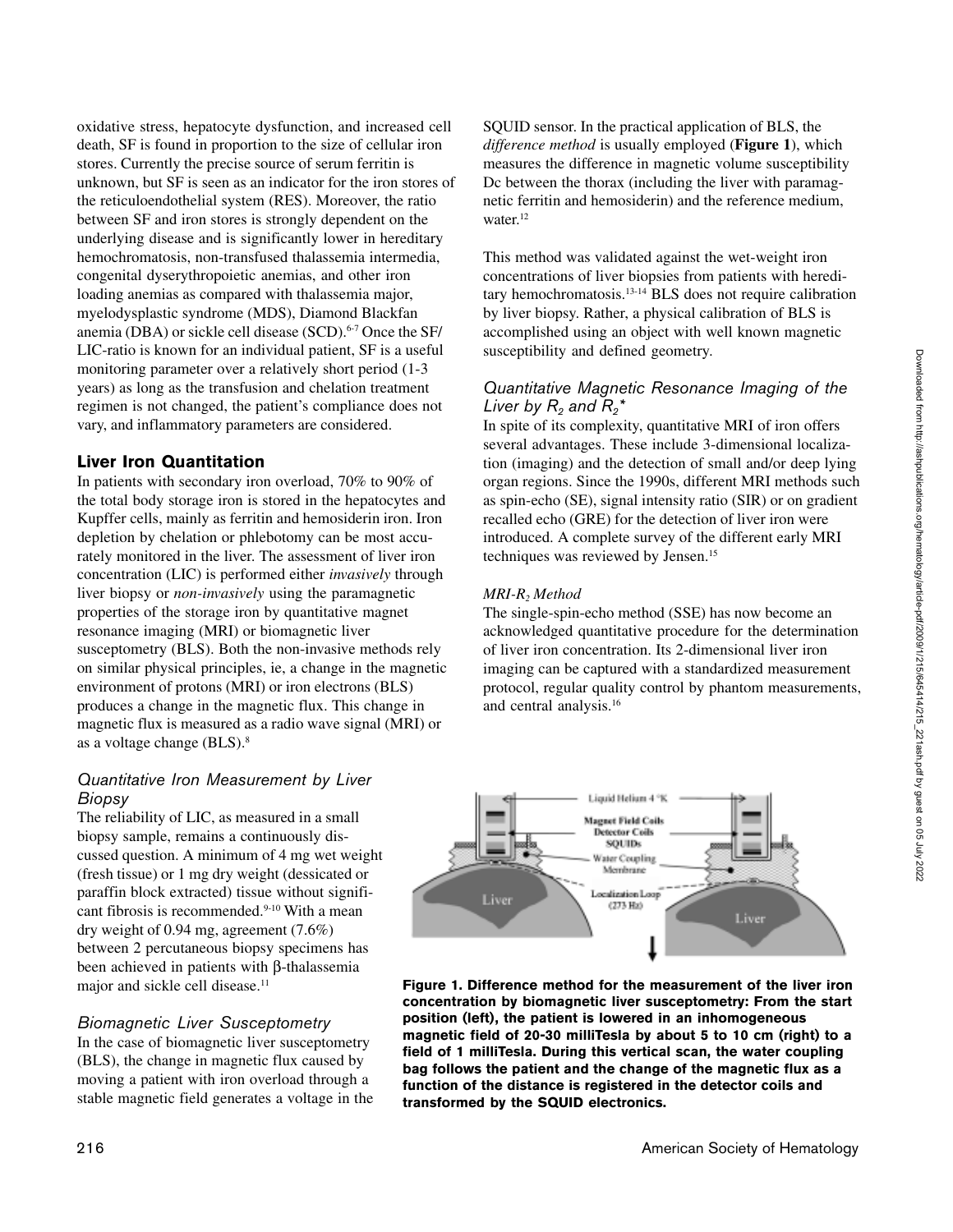

**Figure 2. Iron distribution in a 5 mm liver slice of a patient with HbE/**β**thalassemia (29 y, HCV+) measured in a 1.5 T imager (Philips Intera** Gyroscan®, CHRCO Oakland, USA) with an average LIC of 18.6 mg/g<sub>dry wgt</sub> (Ferriscan®). The transverse relaxation **R<sub>2</sub> per volume element (voxel**) and therefore the iron distribution ranges from 6.0 mg/g<sub>dry wgt</sub> (red: R<sub>2</sub> ≥ **92 s<sup>-1</sup>) to 30.5 mg/g<sub>dry wgt</sub> (yellow: R<sub>2</sub>**  $\leq$  **280 s<sup>-1</sup>).** 

In **Figure 2**, the SSE method is illustrated for a transfused patient with HbE/β-thalassemia. (Ferritin: 6600 µg/L, ALT: 200 U/L). Per each volume element (voxel  $\approx 10 \text{ mm}^3$ ), the exponential model function is fitted as a function of echo time to the mean signal intensities per voxel (A1 to An). For a representative liver slice, the  $R_2$  image is calculated and graphically shown (B). From the resulting  $R_2$  histogram (C) and the calibration curve (D), the average LIC is calculated. It is important to note that the nonlinear calibration curve was generated from freeze-dried liver biopsies in 105

patients with β-thalassemia, hereditary hemochromatosis, and patients infected with HCV.16

#### *MRI-R2\* Method*

Fast gradient recalled echo (GRE) sequences make use of incomplete rephasing of the proton spins (spin-flip angle  $< 180^\circ$  to measure liver iron. This allows for shorter first echo times, which is important for precise determination of the transverse relaxation rate  $R<sub>2</sub><sup>*</sup> (1/T<sub>2</sub><sup>*</sup>)$ . Recently, a comparison

between  $R_2$  and  $R_2^*$  has proven that both methods can accurately measure liver iron in a sufficiently wide LIC range.<sup>17</sup> In addition, MRI- $R_2^*$  can be performed using one breathhold, thus avoiding respiratory artifacts, which have always been a problem with MRI- $R_2$  methods.

*Relationship of Liver Biopsy to MRI and BLS Measurements* MRI and BLS are both in vivo methods, and therefore measure LIC in the native wet condition. The calibration or validation of MRI and BLS, respectively, by LIC ("gold standard") from dry weight biopsies is affected by variations in the wet-to-dry weight conversion factor. The long-standing conversion factor of 3.33 and the resulting recommended LIC safety thresholds<sup>18</sup> for the treatment of thalassemia patients should now be reassessed using new correction factors based on recent investigations.19 In **Table 1**, the updated conversion factors and the resulting safety thresholds are shown for the most widely used liver biopsy processing procedures.<sup>20</sup>

## **Clinical Application of Liver Iron Measurements**

Thus far, we have shown that the liver is the primary site for iron storage, that liver iron concentration can be accurately measured by several techniques, and that LIC can be used to estimate total body iron. Monitoring iron overload in patients is usually performed annually or biennially over decades. A practical use of LIC is to monitor transfusiondependent patients with the aim of achieving equilibrium or a negative iron balance by chelation dose adjustment.

**Table 1. Recommended liver iron concentrations (LIC) for the treatment of transfused thalassemia patients.18 Conversion factors19 are related to in vivo LIC and are additionally calculated for LIC from paraffin embedded biopsies (paraffin block PB).** The widely adopted wet-to-dry weight factor of 3.3318 is based on the water content of 70% of normal autopsy liver.

| LIC (in vivo)<br>(mg/gliver wet weight) | LIC (70% water) LIC (PB)<br>(mg/g <sub>dry w.</sub> )<br>3.33 | $(mg/g_{\text{drv W}})$ | <b>Comment</b>                             |
|-----------------------------------------|---------------------------------------------------------------|-------------------------|--------------------------------------------|
|                                         |                                                               | 5.83                    | Conversion factor                          |
| 1.005                                   | 3.3                                                           | $5.9 \pm 1.0$           | Lower optimal threshold <sup>18</sup>      |
| 2.122                                   | 7.0                                                           | $12.4 \pm 2.1$          | Upper optimal threshold <sup>18</sup>      |
| 4.468                                   | 15.0                                                          | $26.0 \pm 4.5$          | High risk of cardiac disease <sup>18</sup> |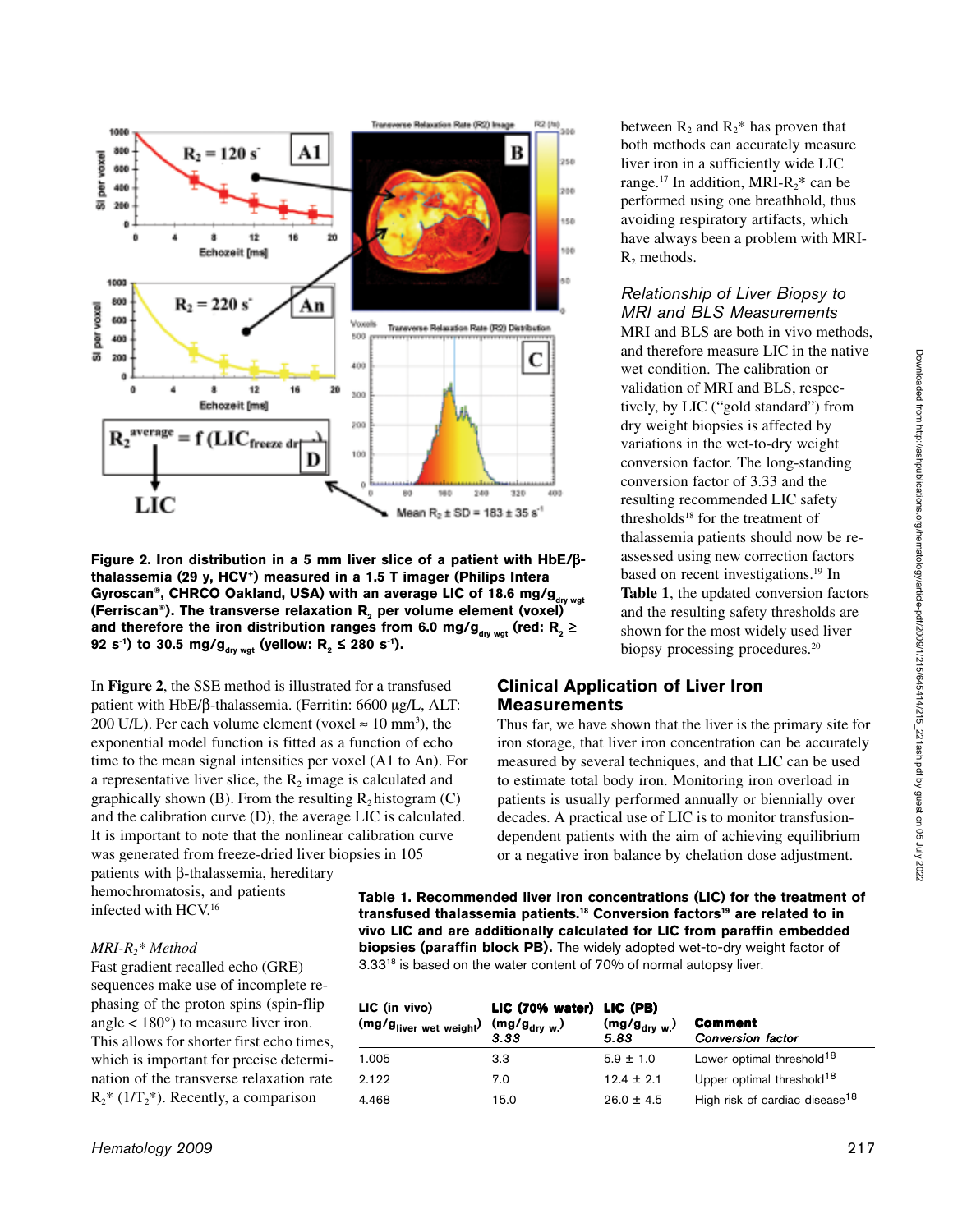However, with the simultaneous influx of iron from blood transfusions and different degrees of patient adherence this may be difficult. The concept of the Therapeutic Index (TI), which relates the deferoxamine dose to the ferritin level, $21$ can be adopted for LIC measurements in order to avoid chelation toxicity. Following that concept, the chelator index (CI) is calculated as the ratio between the molar dose rate *D* and the total body iron store. A CI of 1.2 mmol/d/g of Fe corresponds with the DFO toxicity risk level of TI equal to 0.025 (mg/kg/d)/( $\mu$ g/L).<sup>20</sup> In patients with high ferritin levels related to inflammation, the CI may be superior to the TI. Patients above this threshold have increased risk of growth delay (age <18 years) and sensorineural hearing defects. A chelation index has not been established for other chelators (deferiprone, deferasirox).

#### *Cardiac Iron Quantitation*

Although the majority of iron is stored in the liver in iron overload states, pathologic iron can occur in other organs leading to specific organ dysfunction. Cardiomyopathy, congestive heart failure, arrhythmia, and cardiac death are related to iron overload of the heart,<sup>22</sup> and is the most frequent cause of death (60%) in thalassemia.<sup>2</sup> In recent years, the paradigm of a direct relationship between an increased risk of cardiac morbidity in patients with thalassemia and elevated iron stores was challenged by the finding that heart problems also occur in patients with low LIC and ferritin. With the introduction of modern MRI- $R_2^*$ methods, this paradox was directly confirmed by the demonstration of short cardiac  $T_2^*$  transverse relaxation times (equals increased heart iron) in well chelated patients with low LIC.<sup>5</sup>

## *Evidence for Heart Iron by Cardiac Biopsy or Autopsy*

In contrast to the liver, the direct determination of the cardiac iron concentration (CIC) by endocardial biopsy is rarely performed. In addition, the CIC by endocardial biopsy does not represent total heart iron because of the small sample size and the inhomogeneity of the iron distribution in the myocardial tissue. In post-mortem examinations of hearts with significant histological iron staining, Buja and Roberts<sup>23</sup> reported CIC values between 160 and 1470  $\mu$ g/g<sub>wet weight</sub>. All patients with CIC > 600  $\mu$ g-Fe/g<sub>wet weight</sub> and more than 23 g of transfused iron had developed clinical heart failure.

## *Quantitative Magnetic Resonance Imaging of the Heart (MRI-R<sub>2</sub>\*)*

Of all non-invasive methods for the measurement of heart iron, MRI does appear to be the most promising.<sup>24</sup> The MRI- $R_2^*$  method seems to be more sensitive and better suited to measure the relatively low heart iron concentration than the

more classic MRI methods  $(T_2, SIR)$ . The transverse magnetic relaxation  $R_2^* = 1/T_2^*$  characterizes the decay of the proton resonance in the vicinity of local magnetic fields (susceptibility effects). In order to measure the relatively small magnetic susceptibility effects of the neighboring atoms, this method needs very homogeneous magnetic fields of  $\geq 1.5$  Tesla, short echo times (T<sub>E</sub> < 3 ms), and the localization of an optimal cardiac slice. The singlebreathhold multi-echo sequence has emerged as the standard for measuring cardiac iron.<sup>25</sup>

An example of this approach is shown in **Figure 3** in a transfused patient with β-thalassemia major. In the last 10 years, her LIC by BLS stabilized at an optimal value of about 1000  $\mu$ g/g<sub>liver</sub> by adapting the chelator dose (DFO) to her transfusion rate. However, in the last two years the patient occasionally showed extra-systoles in the ECG and decreased LVEF between 50% and 58 % by MRI.

Calibration of MRI-R $<sub>2</sub>$ \* by iron quantitation in human heart</sub> tissue samples is still in progress. In animals, this has been performed for  $T_2$  and  $T_2$ <sup>\*.26</sup> In patients with cardiac iron overload, a comparison with  $T_2$  was semi-quantitatively performed with histological sections from endocardial biopsies.<sup>27</sup> A direct determination of the heart iron concentration without the necessity of a calibration by physicochemical iron measurement in tissue samples could take place in the future by the measurement of the magnetic susceptibility in the myocardium by means of MRI.<sup>28</sup>

*Clinical Application of Heart Iron Measurements* Currently, an elevated cardiac iron level of  $R_2^* > 50$  s<sup>-1</sup> (T<sub>2</sub>\* < 20 ms) seems to be the earliest indicator of an increased risk of cardiomyopathy.<sup>5</sup> Based on a study in transfused pediatric patients with thalassemia major between 2.5 and 18 years of age,<sup>29</sup> a first cardiac MRI- $R_2$ <sup>\*</sup> measurement should be considered at an age of 9 or 10 years. For other iron overload diseases, the incidence of elevated cardiac iron levels seems to be lower, but has still to be verified in larger studies.

Patients with cardiac iron concentrations proportional to transverse relaxation rates  $R_2^* = 50 - 100$  s<sup>-1</sup> (T<sub>2</sub>\* = 20 – 10 ms) deserve special attention with respect to their actual chelation dose and compliance. Patients with  $R_2^* > 100 s^{-1}$  $(T_2^*$  < 10 ms) have an increased risk of cardiac decompensation and require intensified chelation treatment regimen.<sup>30</sup> Although there is an association between liver and cardiac iron, short-term monitoring of LIC is of limited use during intensive chelation because of the relatively slower clearance of iron from the heart.<sup>31</sup>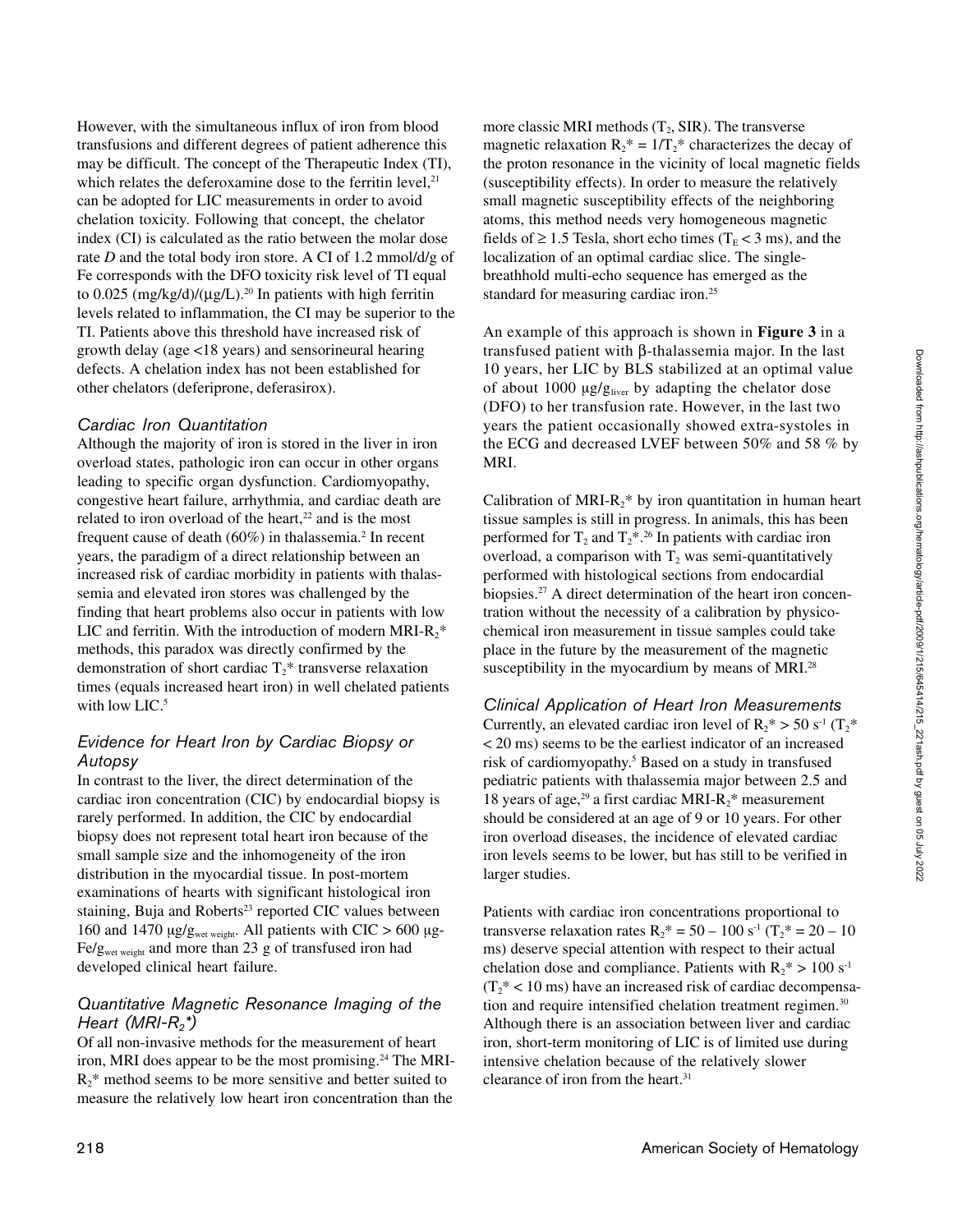

**Figure 3. Mid-papillary short axis slice at an echo time of 7.5 ms in a patient with b-thalassemia major (30 y) for** assessing the signal intensities in the septum (Roi-1) (single-breathhold multi-echo method  $T<sub>e</sub> = 1.9 - 22$  ms: 1.5 T **Siemens Magnetom Symphony®, UKE Hamburg). The subsequent exponential fit yields a short relaxation time**  $T<sub>2</sub><sup>*</sup> = 1000/R<sub>2</sub><sup>*</sup> = 3.7 ms, while the liver iron concentration in this patient is relatively low LIC (BLS) = 1090$  $\pm$  114  $\mu$ g/g<sub>liver</sub>.

## **Magnetic Resonance Imaging of Other Organs and Tissue**

Measurement of the liver iron concentration is not an exclusive indicator of iron overload toxicity. In certain other organs and gland tissues, critical organ specific iron concentrations can be reached.32-33

#### *Anterior Pituitary Gland (Hypophysis)*

The anterior pituitary gland appears very sensitive to early toxic effects from iron overload. This is supported by the high frequency (55%) of patients reported from Italian thalassemia centers to have hypogonadism.2 The quantitative measurement of iron by means of MRI in the relatively small pituitary gland (200  $\pm$  100 mm<sup>3</sup>) is difficult. Using  $R_2$ relaxivity, Argyropoulou et al<sup>34</sup> studied 37 patients with βthalassemia major. Pituitary  $T_2$  showed a significant correlation between pituitary gland height and serum ferritin. Pituitary size decreased with progressive siderosis. The relationship between gland siderosis and function was investigated by Lam et  $al^{32}$  in 50 thalassemia major patients using a  $T_2$ -weighted signal intensity sequence. There was significant correlation of the pituitary signal with IGF-1 and IGFBP-3 and the history of hypogonadism  $(P = .001)$ .

#### *Pancreas*

In iron overload, glucose intolerance and/or a diabetes mellitus type 2 is a frequently found complication, both in hereditary hemochromatosis and in β-thalassemia major.<sup>2,35</sup> The pathogenesis of diabetes due to siderosis is not well understood,<sup>36</sup> although iron overload in the pancreas is thought to produce oxidative stress in the beta cells

followed by cell death, insulin deficiency and glucose intolerance. Au et al<sup>37</sup> provided fundamental information on iron measurement in the pancreas and relationship to diabetes in thalassemia. The investigators completed pancreatic MRI-R<sub>2</sub> $*$  in 72 patients with thalassemia major (21 diabetic, 51 normoglycemic). The two groups were comparable for ferritin and MRI- $T_2^*$  heart, liver and pancreas although diabetic patients were significantly older (*P* < .0001) and had smaller pancreas volume (*P* < .0001). In normoglycemic patients, log-pancreatic  $T<sub>2</sub>$ \* values correlated with homeostatic model assessments HOMA-B (beta cell reserve), HOMA-IR (insulin resistance) and fasting insulin/C-peptide levels. The length of exposure to an elevated iron level had an important influence on the clinical status, not the pancreatic iron alone.

## *Other Glands and Tissues*

Iron deposition in other organs and tissue such as the spleen,<sup>38-39</sup> kidney,<sup>40</sup> gonads, thyroid, lung, bone marrow,<sup>41</sup> adrenal gland $42$  and brain $43$  has not been examined extensively. Measurement of low, but elevated levels of brain iron has gained recent interest because of its relation to neurological disorders including (Parkinson, Alzheimer). In a recent trial with thirteen Friedreich ataxia patients receiving low dose deferiprone (20-30 mg/kg/d), slightly elevated  $R_2^*$  rates as compared with controls were measured in the dentate nuclei and in the palladium.43 During the 6-month trial,  $R_2^*$  in the dentate nuclei decreased from 18.3 s<sup>-1</sup> to 15.7 s<sup>-1</sup> ( $P < .002$ , controls: 16.6 ± 1.2 s<sup>-1</sup>). Susceptibility Weighted Imaging (SWI), which analyzes phase images as well as the usual signal amplitude images<sup>44</sup> may become a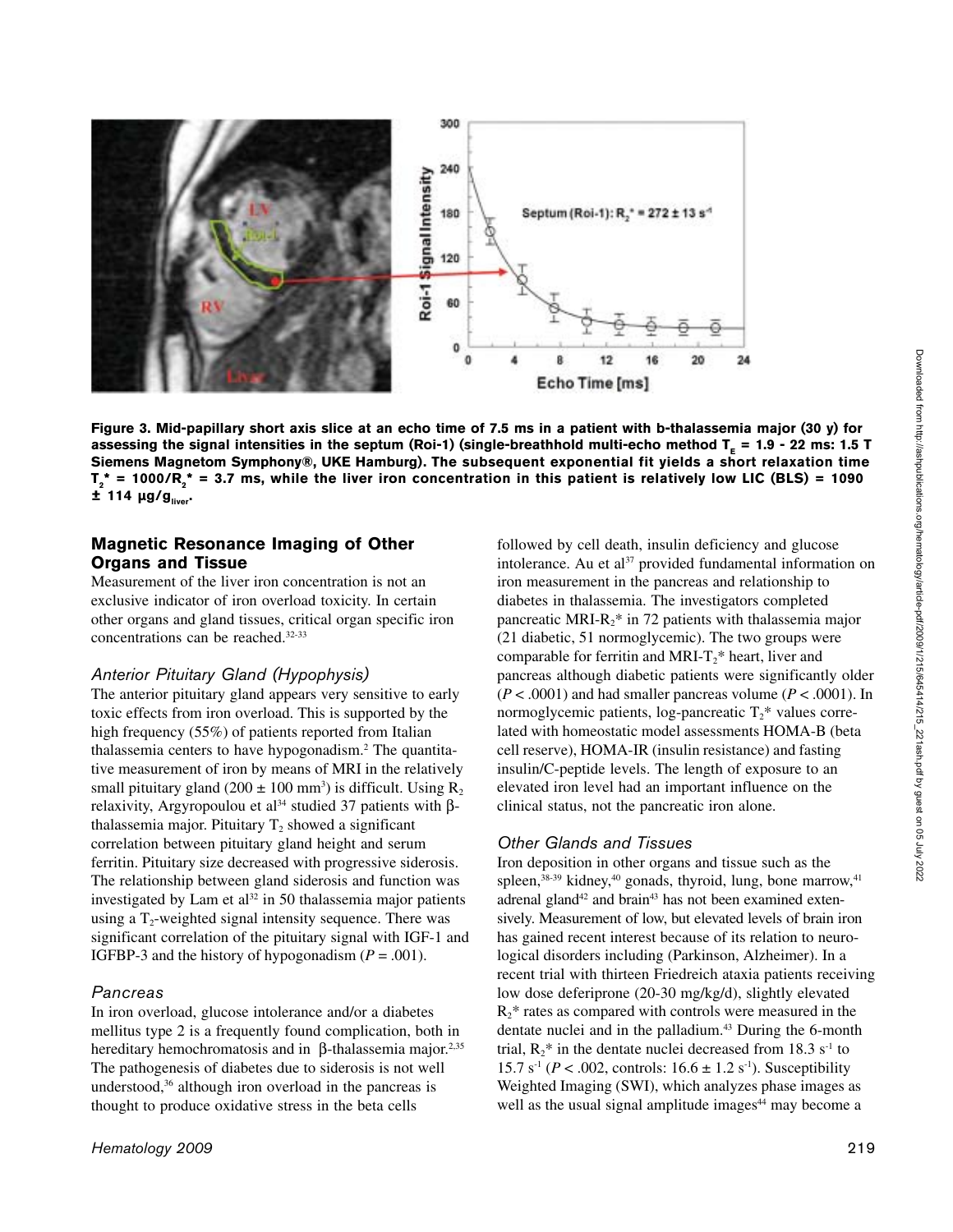promising MRI method for studying brain iron deposition and toxicity in iron overload diseases.

# **Disclosures**

Conflict-of-interest disclosure: PRH is on advisory committess for Shire Pharmaceuticals, BioMarin Pharmaceutical, Apotex, and Ferrokin Biosciences; he receives research funding from BioMarin Pharmaceutical and honoraria from BioMarin and Shire Pharmaceuticals; he is a consultant for BioMarin Pharmaceutical. RF receives honoraria and research funding from Novartis Pharma GmbH and Novartis Pharmaceuticals Inc. Off-label drug use: None disclosed.

# **Correspondence**

Paul R. Harmatz, Hematology/Onclogy, Children's Hospital & Research Center Oakland, 747 52nd St., Oakland, CA 94609; Phone: 510-428-3058; Alternate Phone: 925-254- 0724; e-mail: pharmatz@mail.cho.org

# **References**

- 1. Brittenham GM, Badman DG. Noninvasive measurement of iron: report of an NIDDK workshop. Blood. 2003;101:15-19.
- 2. Borgna-Pignatti C, Rugolotto S, De Stefano P, et al. Survival and complications in patients with thalassemia major treated with transfusion and deferoxamine. Haematologica. 2004;89:1187-1193.
- 3. Fischer R, Farrell D. Liver iron susceptometry. In: Andrae M, Nowak H, eds. Magnetism in Medicine: A Handbook, Completely Revised and Extended Edition. Berlin: Wiley-VCH; 2007:529-549.
- 4. Clark PR, St Pierre TG. Quantitative mapping of transverse relaxivity (1/T(2)) in hepatic iron overload: a single spin-echo imaging methodology. Magn Reson Imaging. 2000;18:431-438.
- 5. Anderson LJ, Holden S, Davis B, et al. Cardiovascular T2-star (T2\*) magnetic resonance for the early diagnosis of myocardial iron overload. Eur Heart J. 2001;22:2171-2179.
- 6. Pakbaz Z, Fischer R, Fung E, Nielsen P, Harmatz P, Vichinsky E. Serum ferritin underestimates liver iron concentration in transfusion independent thalassemia patients as compared to regularly transfused thalassemia and sickle cell patients. Pediatr Blood Cancer. 2007;49:329-332.
- 7. Taher A, El Rassi F, Isma'eel H, Koussa S, Inati A, Cappellini MD. Correlation of liver iron concentration determined by R2 magnetic resonance imaging with serum ferritin in patients with thalassemia intermedia. Haematologica. 2008;93:1584-1586.
- 8. Rinck PA. Magnetic Resonance in Medicine. The Basic Textbook of the European Magnetic Resonance Forum

(EMRF). Berlin: ABW Wissenschaftsverlag GmbH; 2003.

- 9. Angelucci E, Brittenham GM, McLaren CE, et al. Hepatic iron concentration and total body iron stores in thalassemia major. N Engl J Med. 2000;343:327-331.
- 10. Ludwig J, Batts KP, Moyer TP, Baldus WP, Fairbanks VF. Liver biopsy diagnosis of homozygous hemochromatosis: a diagnostic algorithm. Mayo Clin Proc. 1993;68:263-267.
- 11. Butensky E, Fischer R, Hudes M, et al. Variability in hepatic iron concentration in percutaneous needle biopsy specimens from patients with transfusional hemosiderosis. Am J Clin Pathol. 2005;123:146-152.
- 12. Farrell DE, Tripp JH, Zanzucchi PE, Harris JW, Brittenham GM, Muir WA. Magnetic measurement of human iron stores. IEEE Trans Magn. 1980;16:818-823.
- 13. Brittenham GM, Farrell DE, Harris JW, et al. Magneticsusceptibility measurement of human iron stores. N Engl J Med. 1982;307:1671-1675.
- 14. Fischer R, Engelhardt R, Nielsen P, et al. Liver iron quantification in the diagnosis and therapy control of iron overload patients. In: Hoke M, Erné SN, Okada YC, Romani GL, eds. Advances in Biomagnetism '91. Amsterdam: Elsevier; 1992:585-588.
- 15. Jensen PD, Jensen FT, Christensen T, Eiskjaer H, Baandrup U, Nielsen JL. Evaluation of myocardial iron by magnetic resonance imaging during iron chelation therapy with deferrioxamine: indication of close relation between myocardial iron content and chelatable iron pool. Blood. 2003;101:4632-4639.
- 16. St Pierre TG, Clark PR, Chua-anusorn W, et al. Noninvasive measurement and imaging of liver iron concentrations using proton magnetic resonance. Blood. 2005;105:855-861.
- 17. Wood JC, Enriquez C, Ghugre N, et al. MRI R2 and R2\* mapping accurately estimates hepatic iron concentration in transfusion-dependent thalassemia and sickle cell disease patients. Blood. 2005;106:1460-1465.
- 18. Olivieri NF, Brittenham GM. Iron-chelating therapy and the treatment of thalassemia. Blood. 1997;89:739- 761.
- 19. Ropert-Bouchet M, Turlin B, Graham G, et al. Drying methods affect the wet:dry weight ratio of liver tissue samples and impact liver iron content (LIC) measurements [abstract]. BioIron. 2005:P274.
- 20. Fischer R, Piga A, Harmatz P, Nielsen P. Monitoring long-term efficacy of iron chelation treatment with biomagnetic liver susceptometry. Ann N Y Acad Sci. 2005;1054:350-357.
- 21. Porter JB, Jaswon MS, Huehns ER, East CA, Hazell JW. Desferrioxamine ototoxicity: evaluation of risk factors in thalassaemic patients and guidelines for safe dosage. Br J Haematol. 1989;73:403-409.